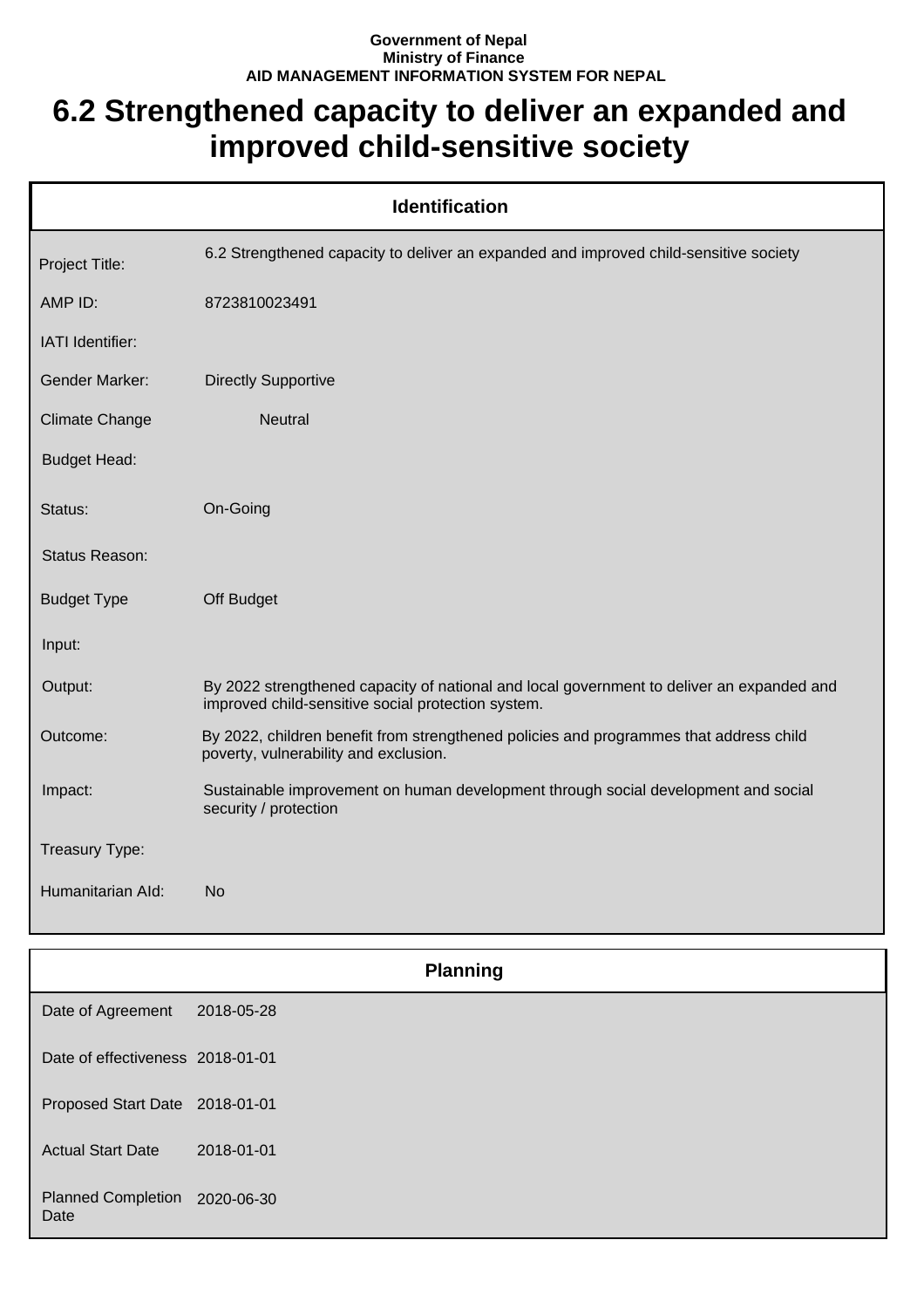| Location     |            |
|--------------|------------|
| Location     | Percentage |
| <b>NEPAL</b> | 100.0%     |

| <b>National Plan</b>                                                                    |            |
|-----------------------------------------------------------------------------------------|------------|
| Program                                                                                 | Percentage |
| [ Social Protection ] [ Social Development Policy ] [ National Development Plan (NDP) ] | 100.0%     |

| <b>Sector</b>                                 |            |
|-----------------------------------------------|------------|
| Sector                                        | Percentage |
| Nepal Sector Classification OTHERS - SOCIAL 0 | 100.0%     |

| <b>Implementing/Executing Agency</b>     |        |  |
|------------------------------------------|--------|--|
| Donor                                    |        |  |
| United Nations Children's Fund           | 0.0%   |  |
| <b>Responsible Organization</b>          |        |  |
| Ministry of Finance                      | 100.0% |  |
| <b>Executing Agency</b>                  |        |  |
| United Nations Children's Fund           | 100.0% |  |
| <b>Implementing Agency</b>               |        |  |
| National Planning Commission Secretariat | 50.0%  |  |

| <b>Funding</b>                        |                       |                    |                               |            |                     |
|---------------------------------------|-----------------------|--------------------|-------------------------------|------------|---------------------|
| Transaction<br>Date                   | Type of<br>Assistance | Mode of<br>Payment | Post Earthquake<br>Assistance | Commitment | <b>Disbursement</b> |
| <b>United Nations Children's Fund</b> |                       |                    |                               |            |                     |
| <b>UNDISBURSED BALANCE</b>            |                       |                    | null                          |            |                     |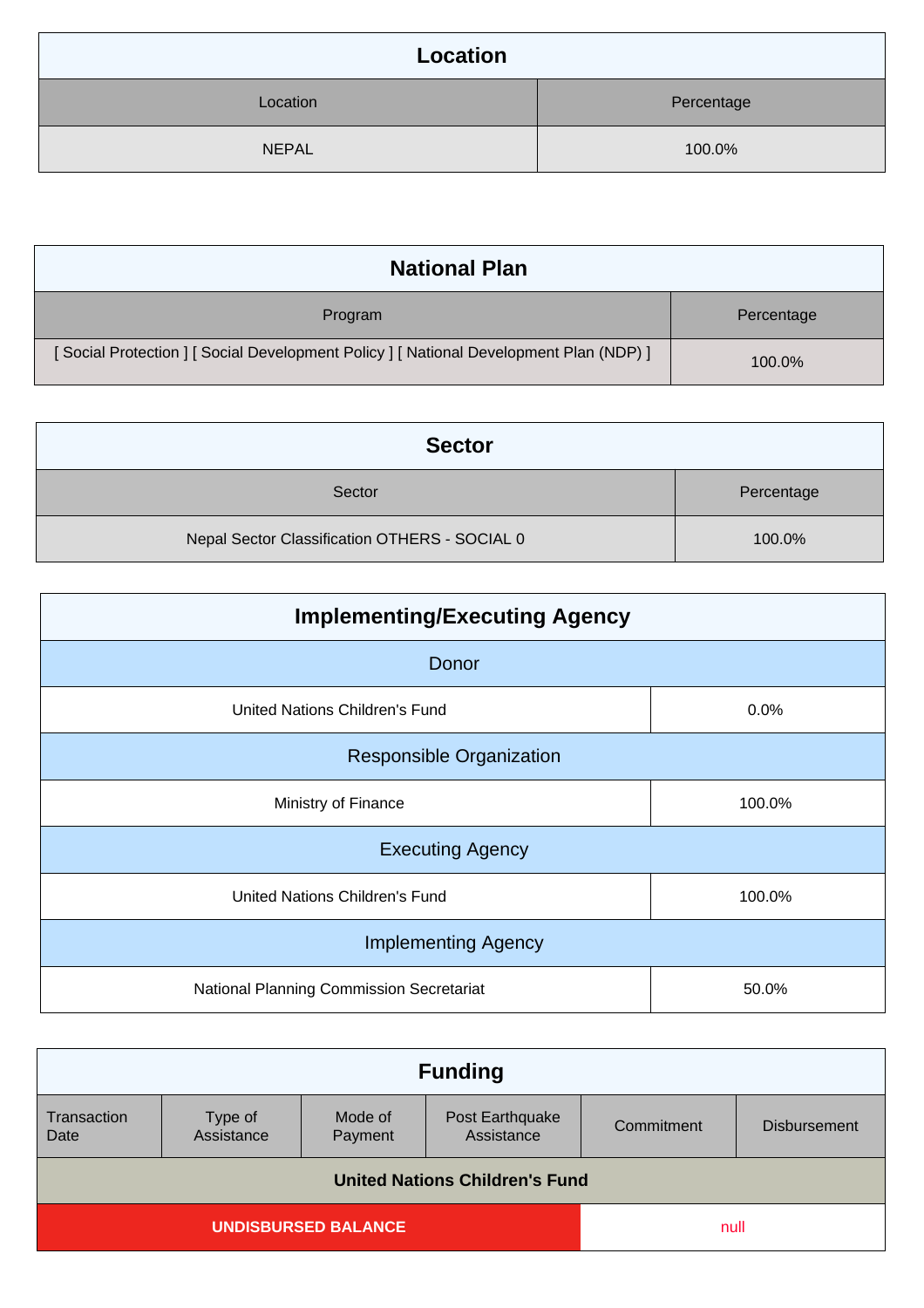| Transaction<br>Date        | Type of<br>Assistance                          | Mode of<br>Payment    | Post Earthquake<br>Assistance | Commitment | <b>Disbursement</b> |
|----------------------------|------------------------------------------------|-----------------------|-------------------------------|------------|---------------------|
|                            |                                                |                       | <b>Actual</b>                 |            |                     |
| 5/1/2020                   | Technical<br>Assistance<br>(Standalone)        | Cash                  | No                            | 207,800    | 10                  |
| 5/20/2020                  | <b>Technical</b><br>Assistance<br>Standalone)  | Cash                  | No                            | Ю          | 76,500              |
| 6/30/2021                  | Technical<br>Assistance<br>(Standalone)        | Cash                  | No                            | Ю          | $-10,264$           |
| 5/28/2018                  | <b>Technical</b><br>Assistance<br>(Standalone) | Cash                  | N <sub>o</sub>                | 2,796,000  | 114,534             |
| 6/30/2020                  | Technical<br>Assistance<br>(Standalone)        | Cash                  | No                            | Ю          | 118,904             |
| 6/30/2021                  | <b>Technical</b><br>Assistance<br>(Standalone) | Cash                  | No                            | 0          | 194,959             |
| 5/20/2020                  | Technical<br>Assistance<br>(Standalone)        | <b>Direct Payment</b> | No                            | 24,900     | 24,900              |
| 6/30/2021                  | Technical<br>Assistance<br>(Standalone)        | <b>Direct Payment</b> | No                            | 53,000     | 275,691             |
| 6/30/2019                  | Technical<br>Assistance<br>(Standalone)        | <b>Direct Payment</b> | No                            | Ю          | 24,032              |
| 6/30/2020                  | <b>Technical</b><br>Assistance<br>(Standalone) | <b>Direct Payment</b> | N <sub>o</sub>                | Ю          | 541,785             |
| 6/30/2021                  | <b>Technical</b><br>Assistance<br>(Standalone) | <b>Direct Payment</b> | No                            | 10         | 185,133             |
|                            |                                                | <b>Total</b>          |                               | 3,081,700  | 1,546,174           |
|                            | Total (United Nations Children's Fund)         |                       |                               | 3,081,700  | 1,546,174           |
| <b>UNDISBURSED BALANCE</b> |                                                |                       |                               | 1,535,526  |                     |

| <b>Progress Achieved</b>       |
|--------------------------------|
| Progress Achieved:             |
| Key Problems:                  |
| Steps Taken to Solve Problems: |